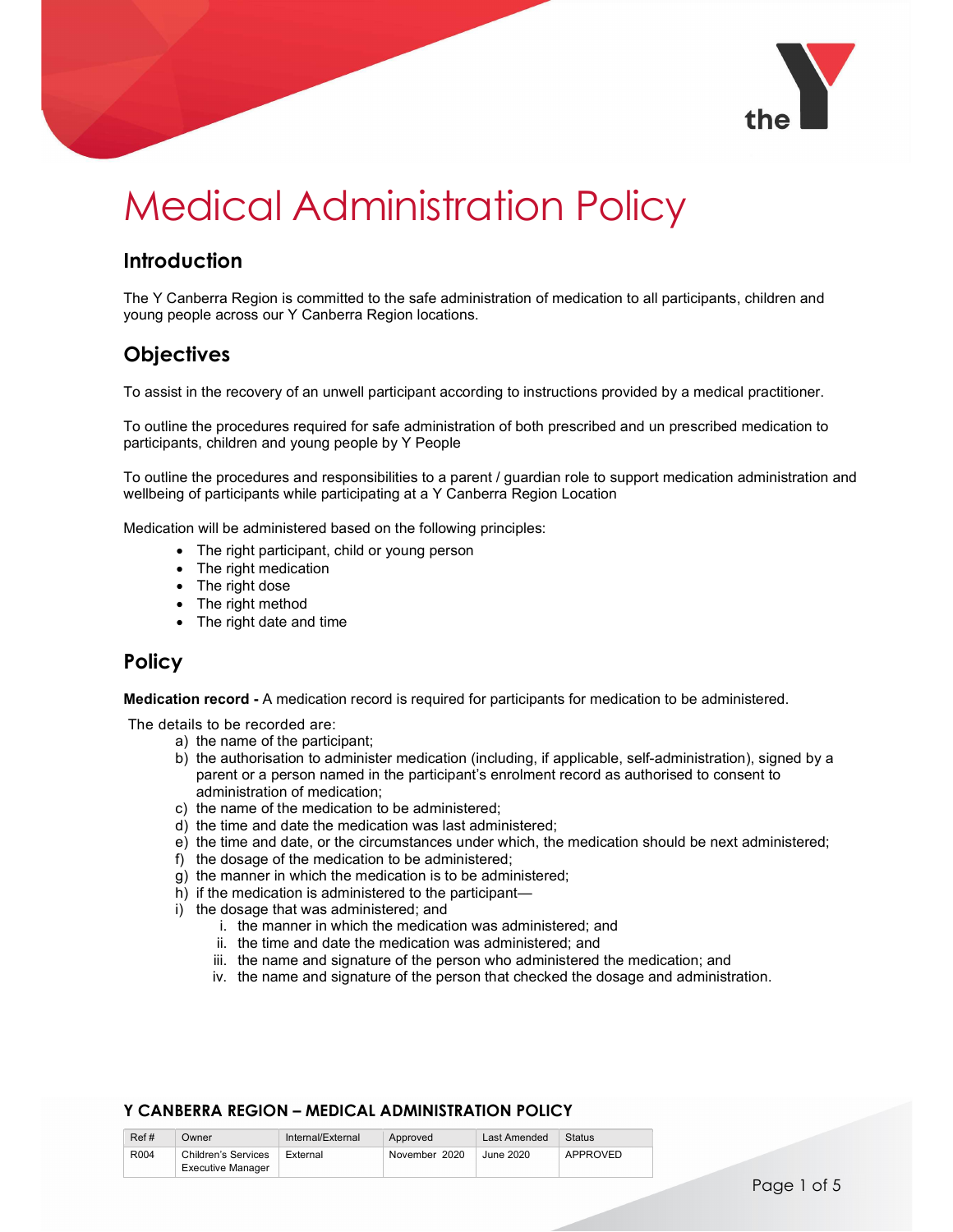

## Administration of Medication

Medication (including prescription, non-prescription and homeopathic medications) will NOT be administered without parent / guardian authorisation and be prescribed by a medical practioner.

Full disclosure of all relevant information is required to manage the medical or health condition during the time the participant, child or young person attends the service, including status of the child's health and details of possible side effects of the medication and any allergy reports, asthma plans or details of ongoing conditions and/or treatment.

Medication Administration is authorised when authorisation…

- a) is recorded on the authority to give Authority to Give Authority to Give Medication Form by the parent / guardian; or
- b) is labelled and recommended by a medical practitioner
- c) in the case of an emergency, is given verbally by
	- i. a parent or a person named in the participant's enrolment record as authorised to consent to administration of medication; or
	- ii. if a parent / guardian or authorised person nominated in the enrolment record cannot reasonably be contacted
	- iii. in the circumstances, a registered medical practitioner or an emergency service.

In the case of an Anaphylaxis or Asthma, emergency medication may be administered without authorisation. In this circumstance a parent / guardian of the participant and emergency services must be notified as soon as practicable.

Participants, children and young people who are receiving medication must have completed a full dose over a 24 hour period before returning to the service.

## NOTE:

Paracetamol & Ibuprofen or any other fever reducing medication, will NOT be administered to a participant, child or young person without a prescription from a medical practitioner outlining the reason for it being prescribed. (Staying Healthy in Child Care 5th Edition, (2012))

Aspirin will NOT be administered to a participant, child or young person by Y People (Staying Healthy in Child Care 5th Edition, (2012))

## Self-Administration of Medication

A participant over preschool age may self-administer medication with authorisation from the parent / guardian. It is required to be recorded in the authority to give Authority to Give Authority to Give Medication Form. (See Medical Conditions Policy)

## Procedure for Administration of Medication

- a) Medication can only be administered by a Diploma Qualified Educator, Coordinator, Nominated Supervisor / Manger / Responsible person in Day to Day Charge and who is also First Aid qualified; and
- b) Any medication administered to a participant by the service must be administered—

| Ref# | Owner               | Internal/External | Approved      | Last Amended | Status   |
|------|---------------------|-------------------|---------------|--------------|----------|
| R004 | Children's Services | External          | November 2020 | June 2020    | APPROVED |
|      | Executive Manager   |                   |               |              |          |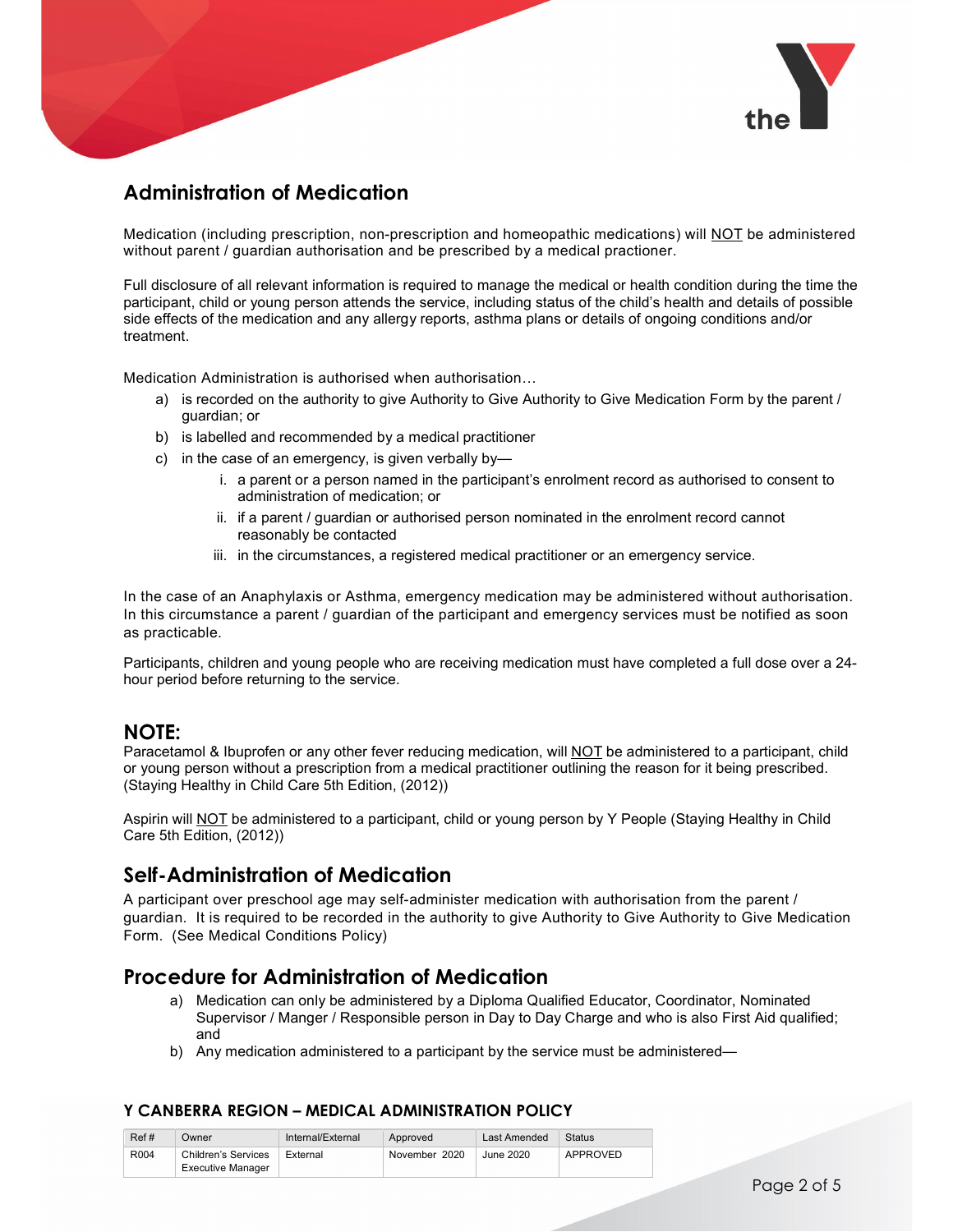

- i. if the medication has been prescribed by a registered medical practitioner, from its original container, bearing the original label with the name of the participant or young person to whom the medication is to be administered, and before the expiry or use by date; or
- c) the medication must be administered in accordance with any instructions
	- i. attached to the medication; or
	- ii. any written or verbal instructions provided by a registered medical practitioner; and
- d) the following must be checked by a witness, a person other than the person administering the medication
	- i. the dosage of the medication to be administered;
	- ii. the identity of the participant to whom the medication is to be administered.
- e) the medication administration must be recorded in the authority to give medication record and signed by both witness and administrator

#### Prior to medical administration:

- i. It is important for medication administration to be a positive and calm experience. Y People are required to ensure the participant is moved to a comfortable, private space.
- ii. Y People will engage with the participant or young person about what is happening and why.

After medication administration the participant is monitored (during play) for 30 minutes to ensure there is no adverse reaction.

## Administration Non – Prescribed Medical e.g. Paracetamol & Ibuprofen, Teething Gels and Medicated Nappy Creams

All "Pharmacy Only" non-prescribed labelled medication is required to be accompanied with instructions from a medical practitioner.

Any request for administration of pain relieving medications must be accompanied by a doctor's prescription and letter stating the need for the medication and confirming the participant is not diagnosed with a contagious illness.

When a temperature develops, a parent / guardian / authorised person is required to collect the participant within 30 minutes (see Child Health and Wellbeing Policy).

An unwell participant or young person may be required to be picked up at the Nominated Supervisor / Manager's discretion.

In the event of it being disclosed that Paracetamol or Ibuprofen was given to a participant, children or young person prior to attending the Nominated Supervisor / Manager can refuse entry

## Assessing the Need for Medication

Any Y Person administering medication should consider the following questions and seek further advice if their concerns in relation to any of these

- Is the participant, child or young person taking a safe combination of medications?
- Are you aware of why the participant is requiring medication?
- Is the medication appropriate to the symptoms or illness?
- Is the expiry date and timeframe of the medication current?
- Have you discussed the need for medication with the parent?
- When was the last dosage administered to the participant?

| Ref# | Owner                    | Internal/External | Approved      | Last Amended | Status   |
|------|--------------------------|-------------------|---------------|--------------|----------|
| R004 | Children's Services      | External          | November 2020 | June 2020    | APPROVED |
|      | <b>Executive Manager</b> |                   |               |              |          |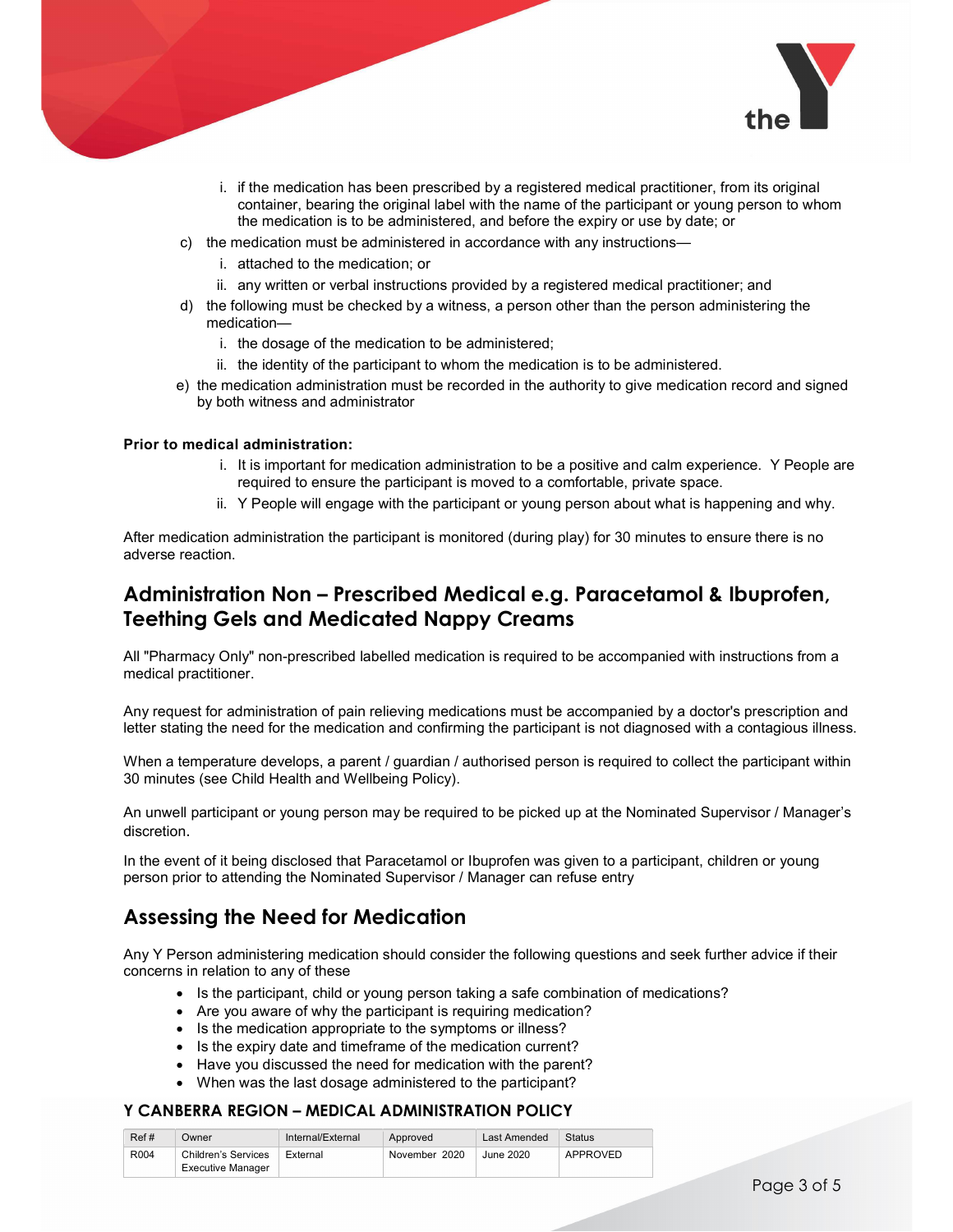

# Storage and Disposal of Medications

All medications will be kept out of the participant's reach. They will be stored…

- In medication container or box
- a designated site
- In fridge

School aged participant's may store asthma medication in their school bags and access it as per Asthma Action Plan provided to the service.

Parents / guardians are responsible for collecting the medication.

Any medicines left at the service will be returned to the parents / guardians as soon as possible, even if the medication has expired, for their disposal.

Any prescribed or non-prescribed medication NOT collected by the parent / guardian will be disposed of at a local community chemist within a 2 week period.

## Side effects and medical emergency

All medications have the potential to cause side effects. These details are noted either on the label of the medicine or in leaflet notes. Parent / Guardians are required to provide these details.

If Y People have any doubts or concerns regarding medication they are asked to administer, they can contact the Poisons Information Centre on 13 11 26 available 24 hours a day. Advice can also be sought through a pharmacist at a local chemist.

Emergency services will be called in a medical or medicine related emergency.

## **Definitions**

N/A

## Scope

This policy relates to all Y Canberra Region Services

## Roles and Responsibilities

| Department/<br><b>Area</b>                  |  |
|---------------------------------------------|--|
| Nominated<br>Supervisor /<br><b>Manager</b> |  |

| Ref# | Jwner               | Internal/External | Approved      | Last Amended | Status   |
|------|---------------------|-------------------|---------------|--------------|----------|
| R004 | Children's Services | External          | November 2020 | June 2020    | APPROVED |
|      | Executive Manager   |                   |               |              |          |